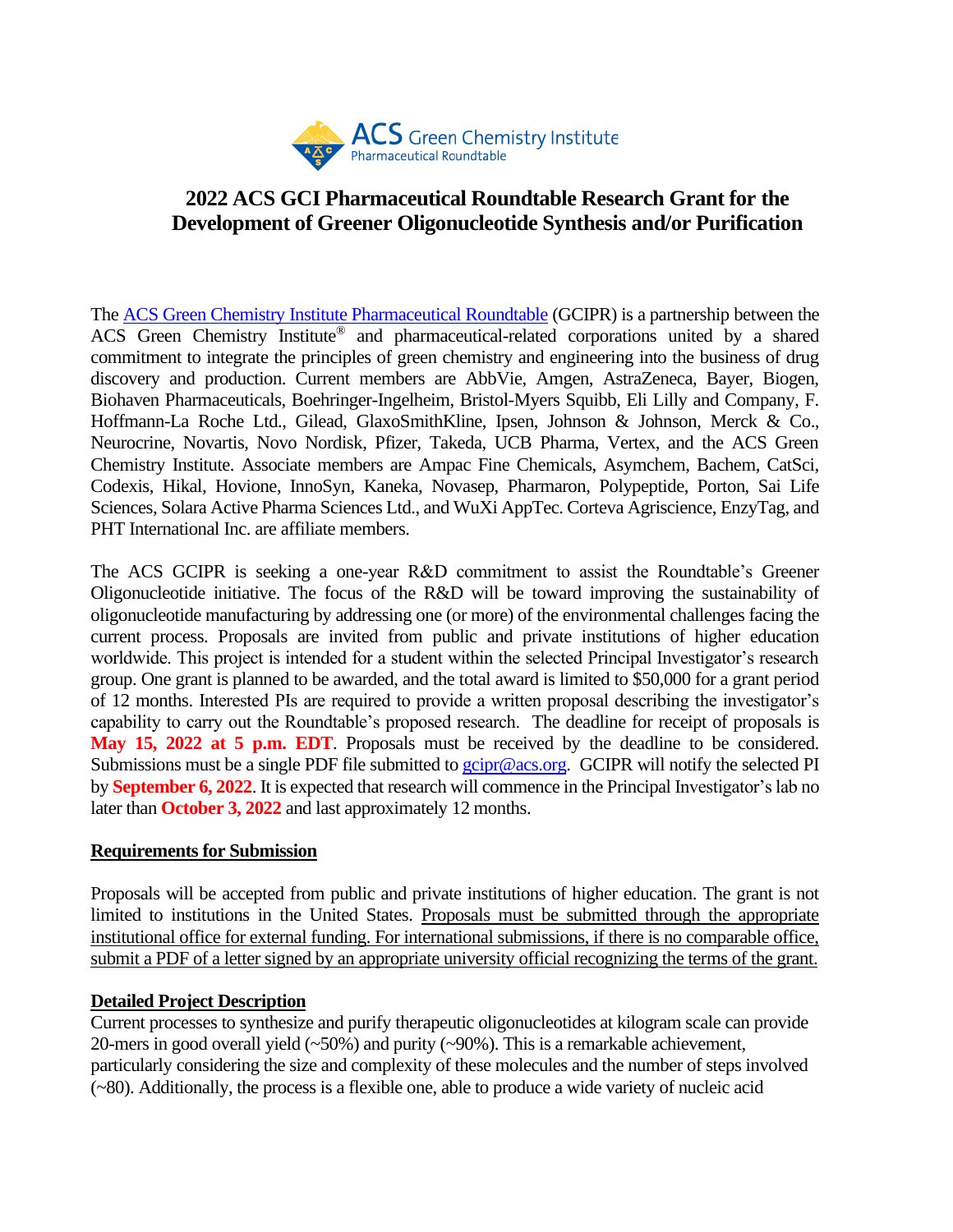derivatives such as those incorporating backbone and ribose modifications, single- and doublestranded oligonucleotides, aptamers and conjugates.

However, this achievement comes at an environmental cost. The phosphoramidite nucleoside starting materials are complex molecules that utilize several protecting groups. The reactions of the synthesis cycle are driven to completion by using excesses of starting materials and reagents, and these are removed by using wash solvents, all of which leads to significant quantities of organic waste. Purification via preparative chromatography uses large volumes of mobile phase, which is removed during the isolation, generating significant quantities of aqueous waste. Lyophilization is also an energy-intensive and time-consuming operation. As a consequence of the large volumes of organic and aqueous waste, Process Mass Intensity (PMI) figures for oligonucleotide processing are high with an average of 4300 kg materials used per 1 kg of drug substance produced. In addition, several of the solvents and reagents used are not considered 'green' and have been targeted for reduction or elimination in traditional small molecule processes.

These issues and opportunities have been highlighted in a recent perspectives article from the ACS GCIPR oligo sub-team (*J. Org. Chem.* **2021**, *86*[\(1\), 49-61\)](https://doi.org/10.1021/acs.joc.0c02291).

### **Project Goal**

The research would address one (or more) of the environmental challenges facing the current process with the overall goal of improving the sustainability of oligonucleotide manufacturing. Innovative proposals for new technologies will be considered, as well as proposals for the optimization of existing methods, and could include topics such as:

- Investigating the use of targeting ligands to improve uptake and minimize dose
- Improving the atom economy of the nucleotide monomers
- Investigating greener alternatives to acetonitrile for the synthesis
- Minimizing organic solvent use in the synthesis
- Minimizing reagent use and therefore waste
- Investigating the recovery and reuse of organic solvents
- Investigating hybrid/convergent oligonucleotide synthesis
- Investigating liquid phase oligo synthesis
- Progressing the development of an enzyme-catalyzed synthesis cycle
- Investigating improved purification methods
- Minimizing water use in the purification

#### **Project Timeline**

It is anticipated that one year of research support will be sufficient to provide progress toward intended goals.

**Proposal Format** (Maximum 3 pages as described below + CVs)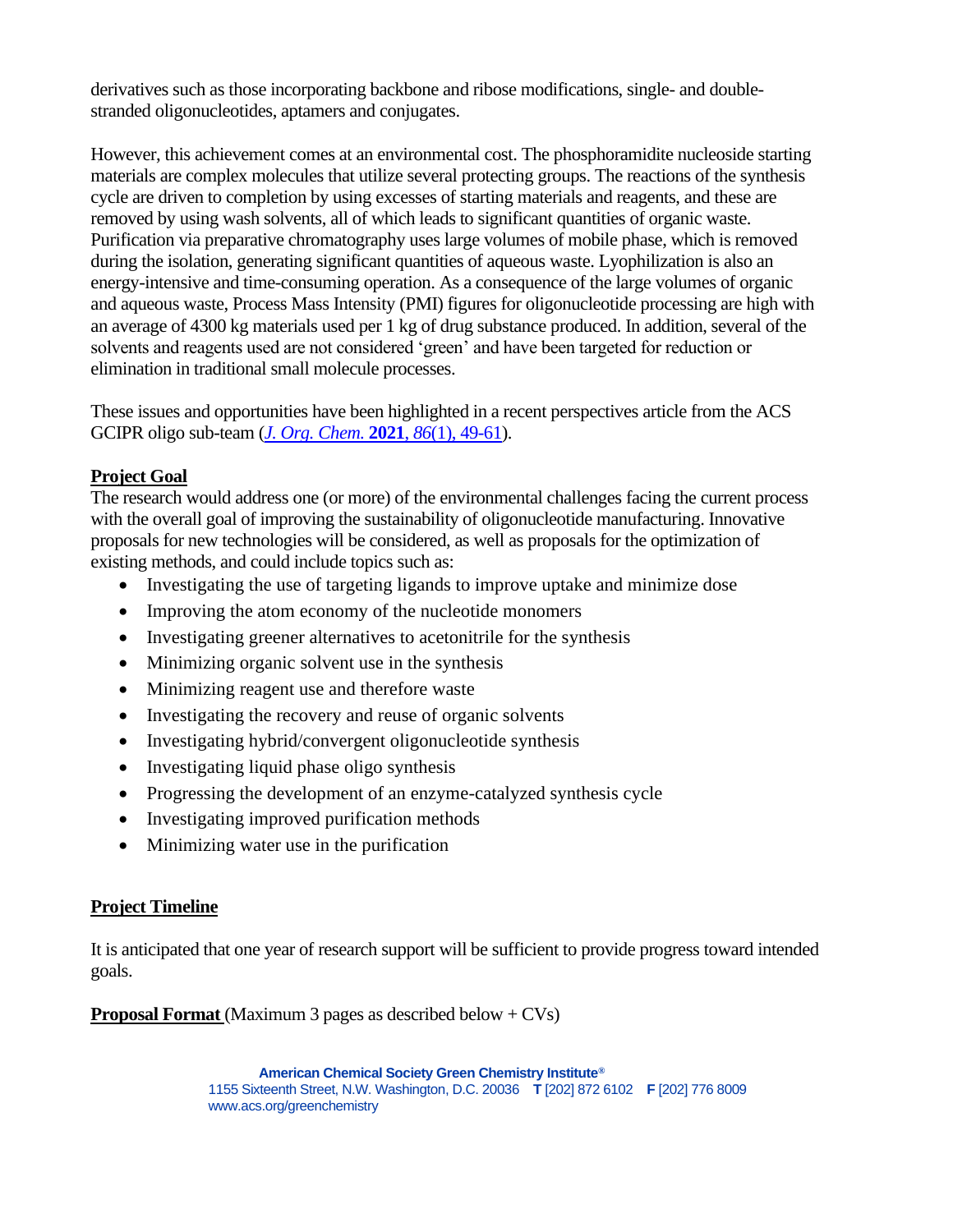All of the information below must be submitted as a single PDF file. All components described in sections A, B, and C must be included in the same PDF file to assure the proposal is reviewed in its entirety.

A) Title Page (*1 page, 12 pt. font, 1-inch margins*)

- 1. Project Title:
- 2. Principal Investigator:
- 3. Title / Position(s):
- 4. Telephone Number(s):
- 5. Fax Number(s):
- 6. Postal Mailing Address:
- 7. Email Address:
- 8. Research Group Website:

B) Proposed Plan of Work *(2 pages, 12 pt. font, 1-inch margins)*

- 1. Objectives: Briefly state the project objectives
- 2. Project Approach: Include specific aims and investigations planned
- 3. Proposed milestone deliveries with brief description of the manner in which the researcher intends to achieve them
- 4. Brief description of the PI's research facilities and summary of the student's (undergraduate, graduate student and /or postdoc) capabilities to perform the proposed work
- 5. References (does not count toward your page limit)

Note: The PI should list any existing background intellectual property and/or collaborations they are aware of that might limit the freedom to operate any of the results arising from any research funded by ACS GCIPR. The priority of the Roundtable is to encourage research utilizing reaction conditions that are commercially available with the freedom to use.

C) Detailed Estimated Budget: The total amount requested would include all direct costs, student assistantships, etc. The total award is limited to \$50,000 for a grant period of up to 12 months. This does not count toward your page limit.

- 1. Institutional overhead costs (indirect costs) should not be more than 10% of the total budget.
- 2. Post-doctoral associate salary and benefits are supported.
- 3. Student stipend and benefits are supported. Proposals for support of advanced graduate students are highly favored.
- 4. PI salary supplements will not be supported.
- 5. Laboratory supplies and instrument use charges are supported.
- 6. No funds may be allocated for travel, equipment purchase or repair, or administrative support.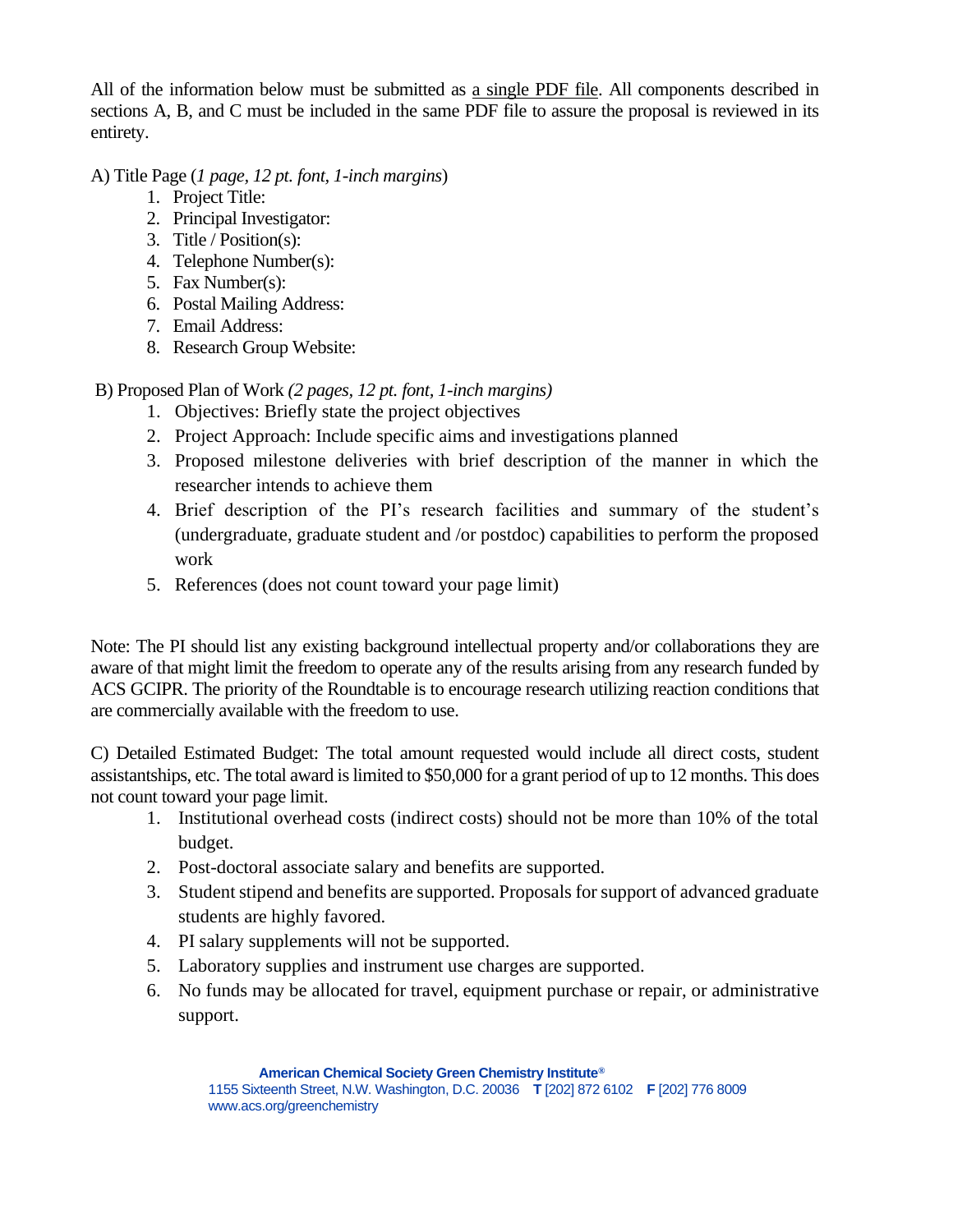D) Curriculum Vitae of Project Team Members: Please submit a curriculum vitae of each project team member (up to two pages per team member). This does not count toward your page limit.

### **Report Requirements**

- Progress reports or updates are due monthly or bi-monthly from initiation of research and will be discussed in arranged web-conferences. Reports will be shared with the member companies of the Roundtable.
- Reports are to include research milestones/significant outcomes, summary of progress to date noting any deviations from the proposal, and research plans for upcoming months.
- A final comprehensive report is due one month after the end of the grant period. This report must be submitted as a PDF document electronically to  $g\text{circ}$  acs.org. In addition, the content of the report should be targeted for publication in a peerreviewed technical journal. The paper will be co-authored by the principal investigator and student(s) performing the work with the guidance of member companies of the ACS GCIPR.

## **Intellectual Property, Publication Acknowledgement, and Terms of the Grant**

- The primary purpose of this grant is the public dissemination of research through publication.
- Every patent, United States or foreign, that results from research funded (in part or in its entirety) by the ACS GCIPR Research Grant shall be immediately dedicated to the public, royalty free.
- Publication of results is expected within 6 months of work completion.
- Each publication prepared in connection with the ACS GCIPR Research Grant shall make acknowledgement in the following manner: "This manuscript was developed with the support of the American Chemical Society Green Chemistry Institute Pharmaceutical Roundtable [\(www.acsgcipr.org\)](http://www.acsgcipr.org/). The ACS GCI is a not-for-profit organization whose mission is to catalyze and enable the implementation of green and sustainable chemistry throughout the global chemistry enterprise. The ACS GCI Pharmaceutical Roundtable, composed of pharmaceutical and related industries, was established in 2005 to encourage innovation while catalyzing the integration of green chemistry and green engineering in the pharmaceutical industry. The activities of the Roundtable reflect its member's shared belief that the pursuit of green chemistry and engineering is imperative for business and environmental sustainability.
- Acceptance of a Roundtable Grant will be conditional upon agreement by the grantee institution that in the event the Principal Investigator is unable for any reason to conduct the research proposed, the funds, if previously paid by the Roundtable, shall, upon demand, be returned in full to the Roundtable, and further, that in the event the

<sup>1155</sup> Sixteenth Street, N.W. Washington, D.C. 20036 **T** [202] 872 6102 **F** [202] 776 8009 www.acs.org/greenchemistry